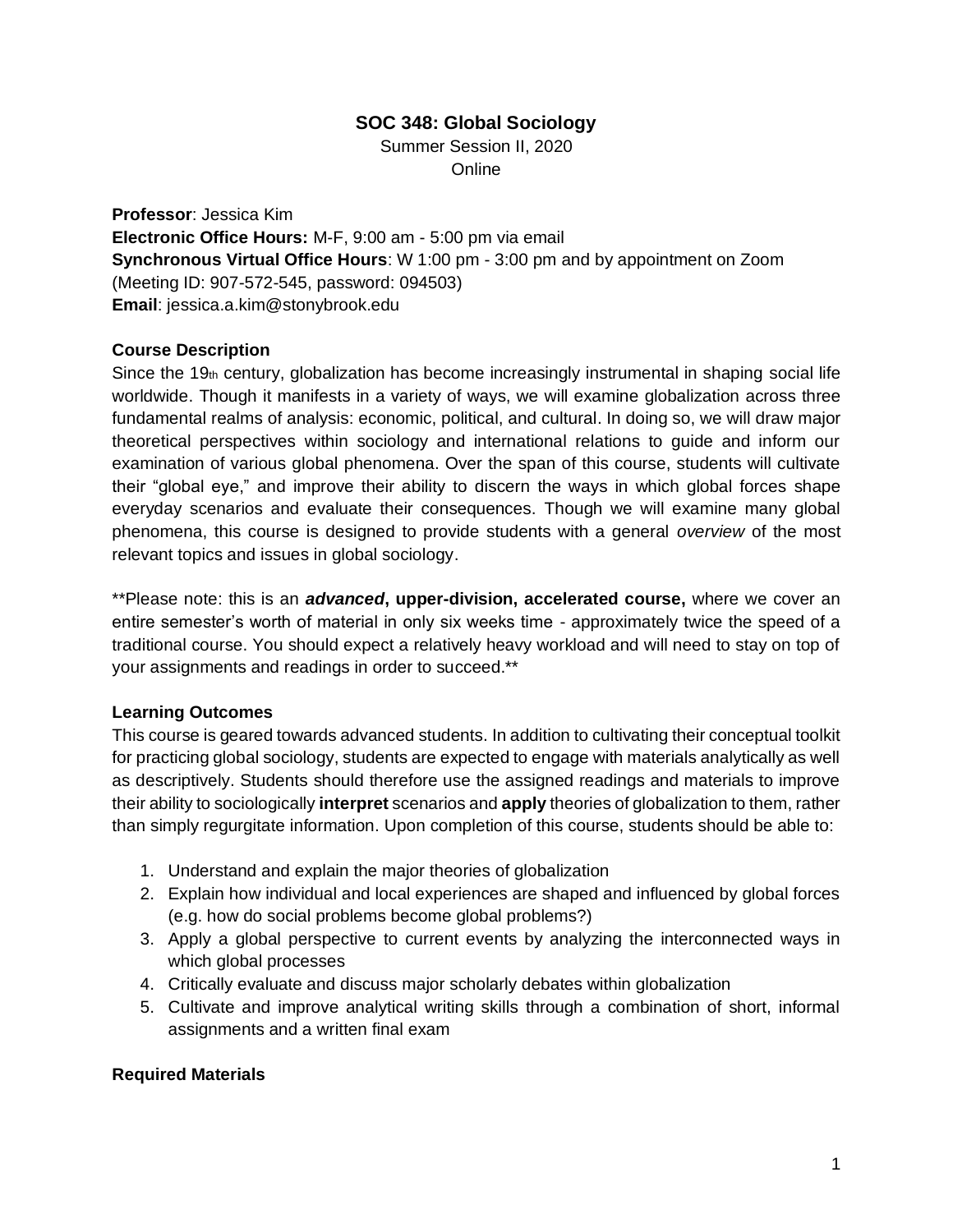There are no required materials for this course. All necessary materials will be posted to Blackboard (BB).

#### **Technical Requirements:**

- A Stony Brook email account to access course communication
- High speed internet connection to access lecture materials via YouTube and Blackboard
- Access to Microsoft Word to complete assignments
- Zoom account for synchronous virtual office hours
	- $\circ$  To get started with Zoom and to download the Zoom plug-in for your computer, please visit:
	- o [https://it.stonybrook.edu/help/kb/getting-started-with-your-stony-brook-zoom](https://it.stonybrook.edu/help/kb/getting-started-with-your-stony-brook-zoom-account)[account](https://it.stonybrook.edu/help/kb/getting-started-with-your-stony-brook-zoom-account)
	- o Zoom ID: 907-572-545
	- o Zoom Password: 094503

#### **Course Structure**

One of the best qualities of online coursework is the flexibility it offers learners. This course will therefore be delivered in a *biweekly***,** *asynchronous* **fashion** *–* allowing you to access the material at a time that is most convenient for you. However, you must observe all scheduled deadlines as listed in the syllabus. Be sure to regularly check BB for announcements and amendments.

#### **Material Delivery:**

This course is broken down into six self-contained modules. Each module operates for one week, **opening on Monday and closing on Sunday** (*except for the final module, which is due on Saturday according to the University calendar*). The modules are further divided into two parts. By **Thursday** of each week, you must take a short quiz on the assigned readings and compose one original Discussion Board post. You then have until **Sunday** to respond to **at least two** of your peers' Discussion Board posts. Modules become available to students as they are scheduled in the course – not before. All previous modules will remain open for the duration of the course for student review. Within each module, there are a series of activities and assignments you must complete, as listed on the Weekly Schedule at the end of this syllabus.

#### **Tips:**

To best succeed in this course, you should complete the course activities in the order they are listed on the syllabus and take notes on material to help you complete your assignments. A more detailed description of your assignments can be found under the Evaluation section of the syllabus. Each Module also has an included lecture that can help guide your learning and reinforce your reading. **You should view the lecture only after you complete the readings,** as it will make much more sense with the detailed context of the readings**.** These lectures serve to reinforce and summarize the important components of the readings, not replace them. Still, students should take care to view these lectures, as they help contextualize what you have read.

#### **Evaluation**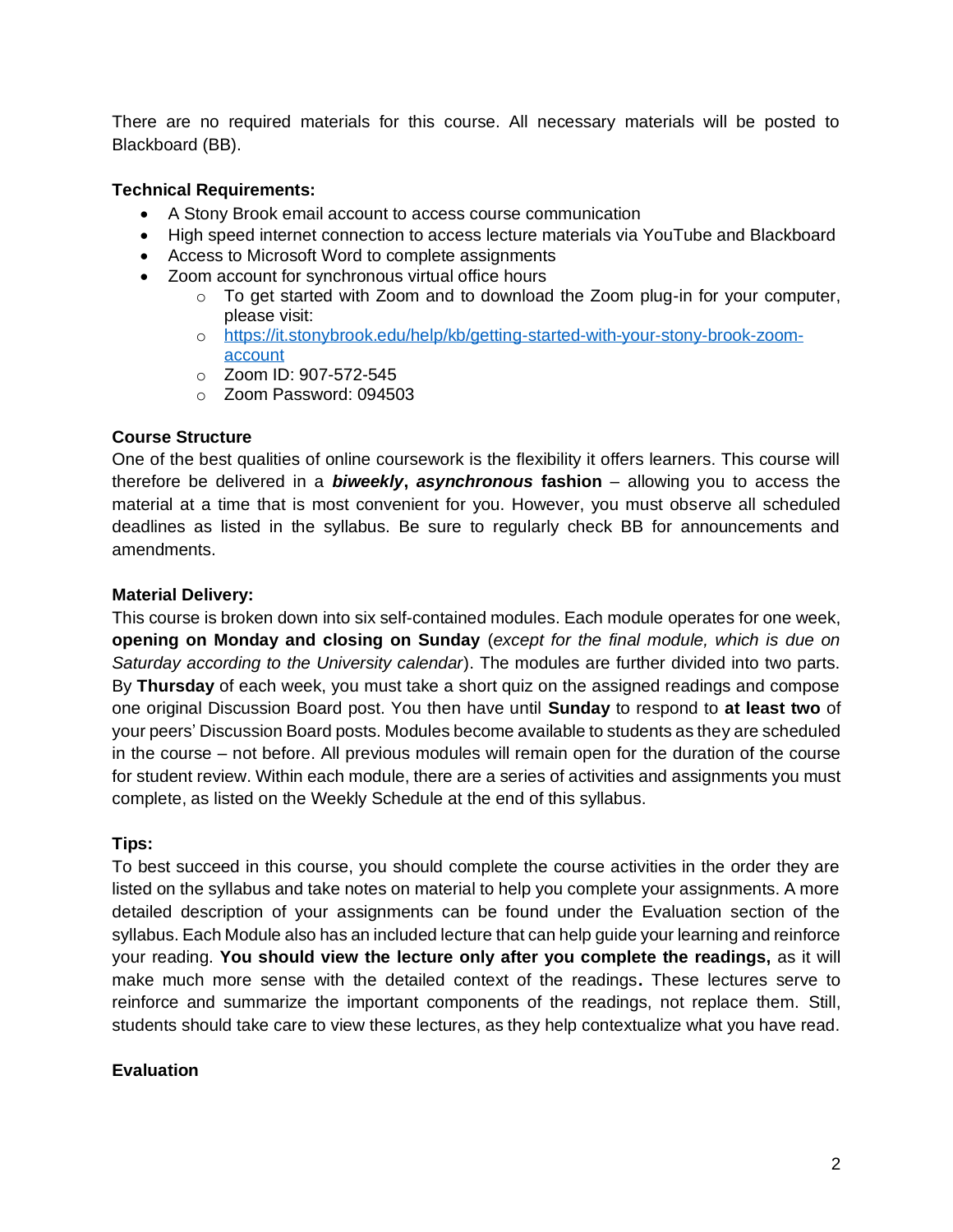Students are given a variety of opportunities to succeed in this class. Assignments, instructions, and any relevant rubrics will all be posted within each module. Grades will be posted on Blackboard throughout the semester, so you are responsible for keeping track of your own grade. Each portion of your grade is allocated a certain amount of points, and is then weighted according to the criteria listed below:

| 1. Introductions $(3 \times 5)$ pts each):          | 10%             |
|-----------------------------------------------------|-----------------|
| 2. Quizzes $(6 \times 5$ pts each):                 | 30 <sup>%</sup> |
| 3. Discussion Board Participation (6 x 20 pts each) | 30 <sup>%</sup> |
| 4. Final Exam (100 pts):                            | 30 <sup>%</sup> |
| 5. Extra Credit:                                    | 3 points        |

*1. Introductions, Icebreakers, and Individual Surveys:* Successful online learning is premised on the importance of community building and lively discussion, part of which includes getting to know one another! Therefore, I would like each of you to please **briefly introduce yourselves on BB**. You should also **complete the icebreaker survey.** These are graded only on completion. This is just a fun way to cultivate our community. I would also please like you all to **fill out an individual survey**. This is something that only I will see, and I will not share or distribute with anyone. Please include your year in school, major(s)/minor(s), why you are taking this class, and anything else you think it is important for me to know for your successful completion of this course that you may not necessarily feel comfortable sharing with the class.

*4. Quizzes:* The quizzes are intended to help guide you as you progress through each module and ensure that you are staying up to date on the assigned material. Each quiz is comprised of five multiple choice questions evaluating your understanding of the basic concepts and ideas presented in the readings. They are not intended to trick you, nor are they testing on specific details. So long as you have a general understanding of the readings' main arguments, you should do well. Each quiz is worth five [5] points each.

*5. Discussion Board Participation (DB)*: During each week of the course, you will actively participate in Discussion Boards on Blackboard. Through these discussions, we will flesh out the ideas presented in the readings and PPTs to cultivate a deeper understanding of the arguments being made – their strengths, their weaknesses, how they relate to current events, etc. Each student must submit **one [1] original discussion** board post by Thursday (ten points) and **at least two [2] responses** to their peers (5 points each). See the **Course Policies** handout for full explanation of discussion board expectations. To view my feedback, go to "Tools" $\rightarrow$  "My Grades" and click on the blue speech bubble. The general grading criteria is as follows:

|                       | No Credit                                        | <b>Partial Credit</b>                                               | <b>Full Credit</b>                                                         |
|-----------------------|--------------------------------------------------|---------------------------------------------------------------------|----------------------------------------------------------------------------|
| Original post         | Did not respond to the<br>instructor's questions | Responded to some, but<br>not all, of the instructor's<br>questions | Responded to all<br>questions in a<br>meaningful and<br>substantive manner |
| Responses to<br>peers | Did not reply to peers                           | Replied to one peer with<br>a value-added response                  | Replied to two or more<br>peers with value-added<br>responses              |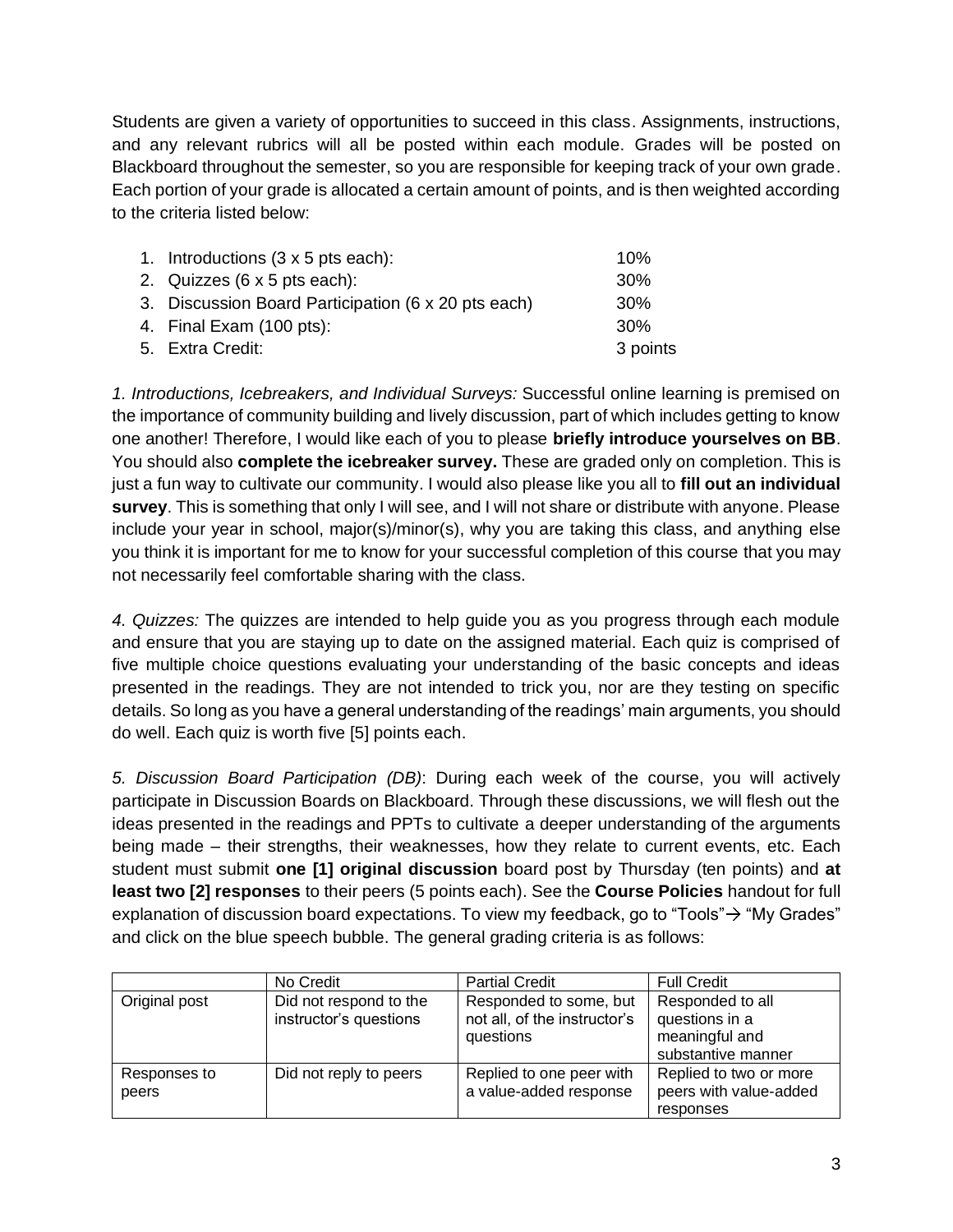*6. Final Exam:* The final exam will be an **open book** written exam addressing the major topics covered in the course. It will consist of your choice of [3] out of [4] short answer, and [1] out of [2] essay responses. The exam is distributed **one week prior** to the end of the semester and is **due on Sunday, August 16 at 11:59 pm.** Because you have a week to complete this exam, your responses are expected to be well-refined and more in-depth than a typical timed exam, with minimal typos and references to specific readings from the course (no need for a full bibliography). Final exams should be submitted to Blackboard under "Assignments."

## 7. *Extra Credit:*

- There is one built-in extra credit assignment in this course. The assignment is *optional* and requires that you analyze a film using course theories and concepts. Students who successfully complete this assignment can earn up to three additional points on their final grade. For example, if you have an 89 in the course (a B+) but earn full points on the extra credit, your final grade will rise to a 92 (an A-). Details about this assignment to follow later in the semester.
- Additionally, if all students submit their anonymous course evaluations, all students will receive three points of extra credit added to their final exam. You will receive a link in your Stony Brook email to complete this evaluation about halfway through the semester.

**Grading Scale:** Students will be assigned grades as listed below:

|  | A:94-100  A-:91-93  B+:88-90  B:84-87 | B-:81-83  C+:78-80 |  |
|--|---------------------------------------|--------------------|--|
|  | C: 74-77 C-: 71-73 D+: 68-70 D: 64-67 | D-:61-63 F:0-60    |  |

#### **Classroom Policies**

*Classroom decorum*: Online spaces are wonderful for the freedom and accessibility they provide students. However, online settings also come with their own unique challenges and necessary etiquette. I have therefore created a Classroom Policies handout available on BB that I expect you to read and abide by. Violation of the classroom policies may be subject to penalty.

*Office Hours:* During my established office hours, my time is yours. Please feel free to reach out if you have questions, are struggling with the material, need clarification on something we discussed in class, or if you just want to chat about the course! **You should use office hours to ask specific questions, having read the relevant material**. Over the course of the semester, I will hold two types of office hours: electronic, and synchronous virtual. Please see below for a description of each.

*Electronic Office Hours:* **My electronic office hours are M-F, 9:00 am – 5:00 pm.** This is the time during the week that I will read and respond to emails. Please allow for a 24 hour response window. On weekends, please allow for a 48-hour window. If I do not respond to your email within these timeframes, kindly send me a follow-up email. A note on email decorum: Emails to your professor are professional interactions and should be composed as such. Therefore, all emails must include 1) a relevant subject, 2) a polite greeting, 3) a formal body with a clearly defined question or issue, and 4) polite closing.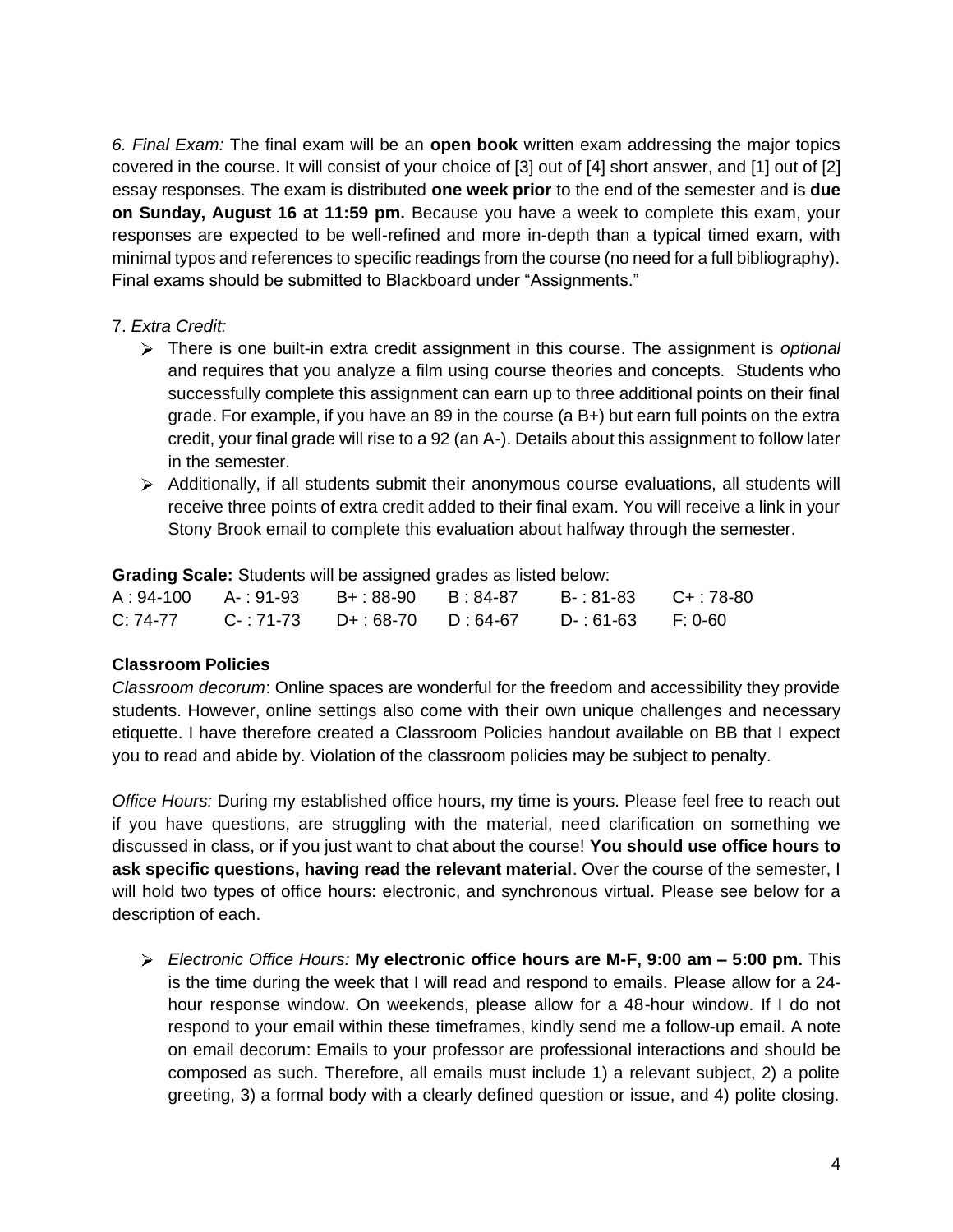Emails should not contain spelling or grammatical errors, slang, inappropriate punctuation, or emojis. **Emails that do not conform to this policy will not be answered.**

- *Synchronous Virtual Office Hours:* In addition to being generally available via email, I will also hold weekly synchronous virtual office hours on **Wednesdays from 1:00 pm – 3:00 pm** using Zoom. During this time, I will be immediately available to respond to any questions you may have. Please send me an email to let me know that you will be attending, and when.
- *Note:* I do my best to be available as much as possible for my students. At the same time, I expect my students to plan ahead and take responsibility for their education. Therefore, I will NOT respond to last-minute emails or questions regarding assignments, so please plan accordingly. Questions asked that are clearly addressed in the syllabus will not be answered.

*Late submissions policy:* All assignments should be submitted to BB. **I do NOT accept late assignments**. In the event that an unlikely condition or situation interferes with your ability to be successful in this class, contact Ellen Driscoll [\(ellen.driscoll@stonybrook.edu\)](mailto:ellen.driscoll@stonybrook.edu) or Jarvis Watson [\(jarvis.watson@stonybrook.edu\)](mailto:jarvis.watson@stonybrook.edu) in the Office of the Dean of Students. After I receive verification from them, we can discuss how to best proceed.

*Appealing Grades:* Any grade appeals must be made within one week of being handed back. Any appeals received after this window will not be accepted.

*Extra Credit:* There are **no additional extra credit opportunities** outside of those built into the course. I will *not* create extra credit assignments for students falling behind, nor will I provide advantages to any one student I do not offer to others.

*Incompletes:* I understand that sometimes life happens, which can make it difficult to complete your work during the established time frame of the course. Please keep me informed about any issues that arise as soon as you can. All requests for an incomplete will be assessed on a caseby-case basis.

*Academic Integrity*: All submitted assignments should be the honest product of a student's personal efforts. You are welcome and encouraged to discuss class material and assignments openly with your classmates, but the work you submit must be your own. Representing another person's work as your own is always wrong. Faculty are required to report any suspected instances of academic dishonesty to the Academic Judiciary. Any student found guilty of plagiarism will receive a failing grade for the course. For more information regarding academic dishonesty at Stony Brook University and associated policies, please refer to: http://www.stonybrook.edu/commcms/academic\_integrity/.

*Student Accessibility Support Center*: If you have a physical, psychological, medical, or learning disability that may impact your course work, please contact the Student Accessibility Support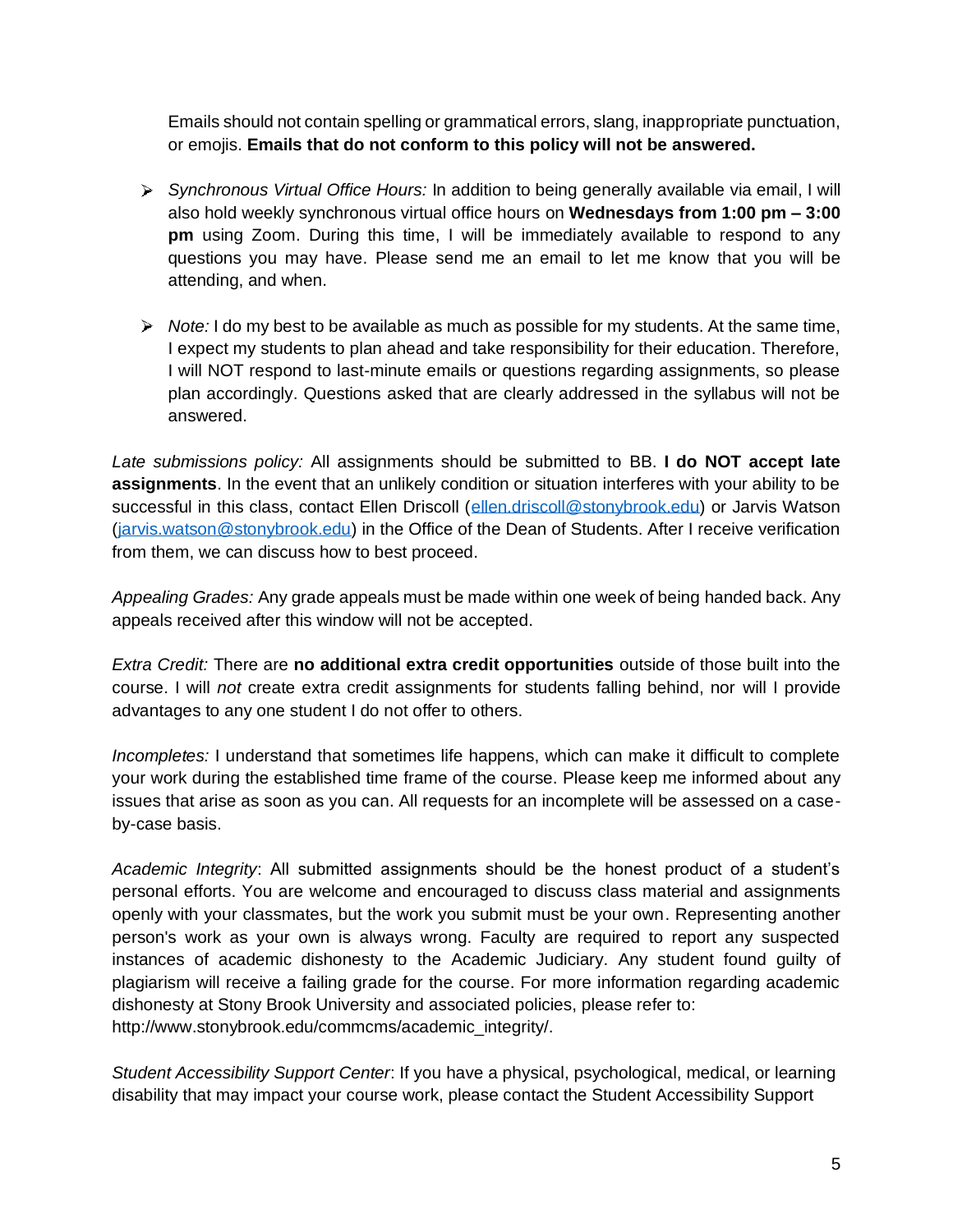Center, 128 ECC Building, (631) 632-6748, or via e-mail at: sasc@stonybrook.edu. They will determine with you what accommodations are necessary and appropriate. All information and documentation is confidential.

*Critical Incident Management:* Stony Brook University expects students to respect the rights, privileges, and property of other people. Faculty are required to report to the Office of Judicial Affairs any disruptive behavior that interrupts their ability to teach, compromises the safety of the learning environment, and/or inhibits students' ability to learn.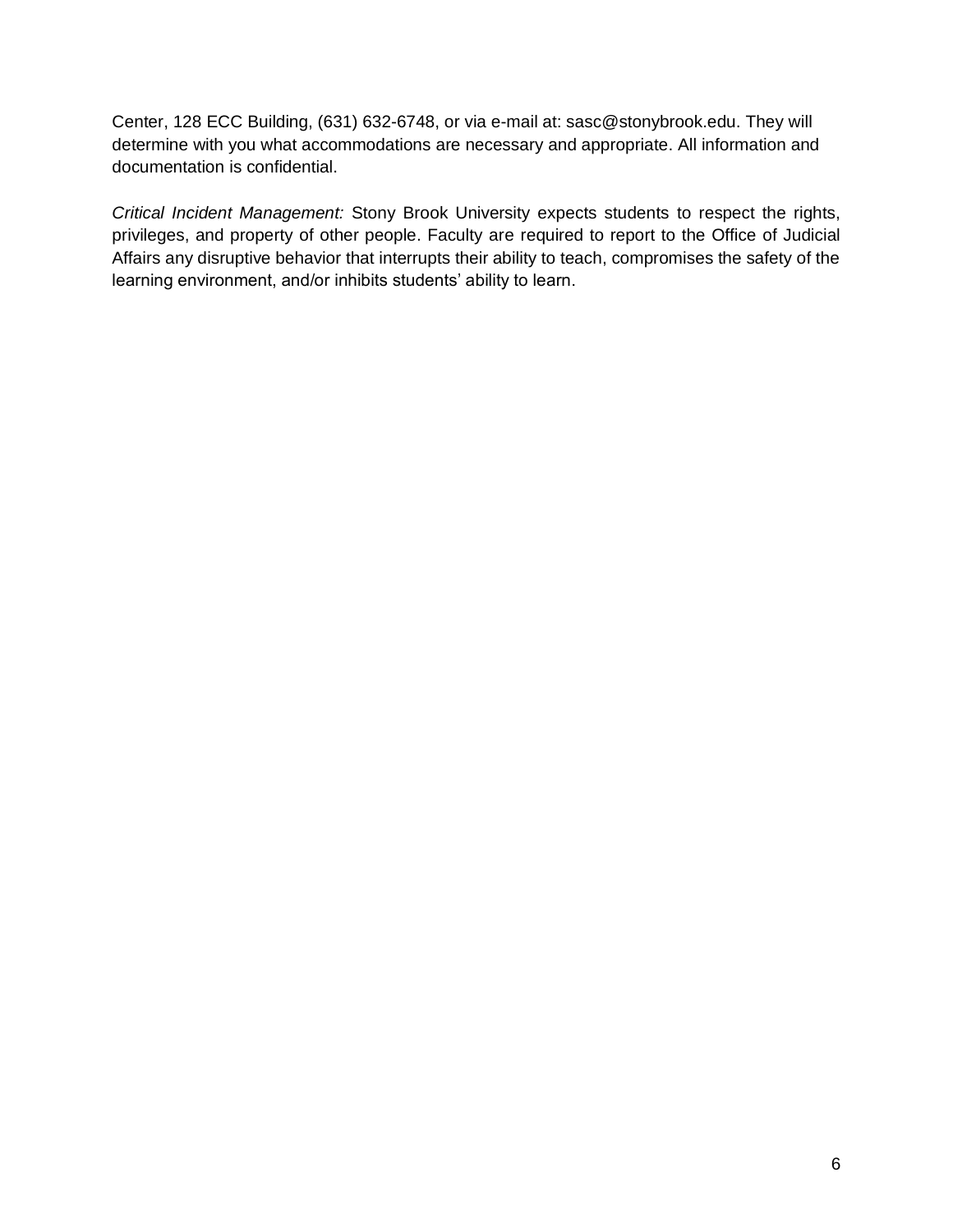# **Weekly Schedule:**

| <b>Course Activities:</b>                                                                                                                                                                                                                                    | <b>Assessment:</b>                                                                                                                             |  |  |
|--------------------------------------------------------------------------------------------------------------------------------------------------------------------------------------------------------------------------------------------------------------|------------------------------------------------------------------------------------------------------------------------------------------------|--|--|
| $7/6$ – $7/12$ : Module 1 – Introduction<br>Introduction to course and situating the debate: what is globalization and why should we care?                                                                                                                   |                                                                                                                                                |  |  |
| Activities:<br>$\blacktriangleright$<br>Watch welcome video: Course and professor introduction,<br>syllabus review, and Classroom Policies                                                                                                                   | Due Tuesday 7/7, 11:59 pm<br>Introductions<br>Icebreaker survey<br>$\checkmark$<br><b>Individual Report</b><br>✓                               |  |  |
| Readings:<br>$\triangleright$ Ritzer, Ch. 1<br>$\triangleright$ Ritzer, excerpt from Ch. 2<br>McMichael, "Development: Theory and Reality"<br>⋗<br>Activities:<br>$\triangleright$ Video Lecture                                                             | Due Thursday 7/9, 11:59 pm<br>Quiz 1<br>$\checkmark$<br>Discussion 1 original post<br>Due Sunday 7/12, 11:59 pm<br>Discussion 1 response posts |  |  |
| 7/13 - 7/19: Module 2 - Paving the Way for Globalization<br>What are the historical foundations of globalization? How did colonialism and the development project pave the way for<br>the globalization project?                                             |                                                                                                                                                |  |  |
| Readings:<br>> McMichael, "Instituting the Development Project"<br>McMichael, "The Development Project: International<br>⋗<br>Framework"<br>Activities:<br>Video Lecture<br>➤                                                                                | Due Thursday 7/16, 11:59 pm<br>Quiz 2<br>Discussion 2 original post<br>Due Sunday 7/19, 11:59 pm<br>Discussion 2 response posts                |  |  |
| 7/20 - 7/26: Module 3 - Economic Globalization<br>How do we explain the consolidation of the world economy during the latter half of the $20$ th century? How does economic<br>globalization impact development?                                             |                                                                                                                                                |  |  |
| Readings:<br>McMichael, "Globalizing Developments"<br>➤<br>Chirot & Hall, "World-System Theory," pp. 81-top of 87<br>≻<br>Lechner & Boli, 6, 19-21 (Note: bought used. Sorry about the<br>⋗<br>highlights!)<br>Activities:<br>$\triangleright$ Video Lecture | Due Thursday 7/23, 11:59 pm<br>Quiz 3<br>✓<br>Discussion 3 original post<br>✓<br>Due Sunday 7/26, 11:59 pm<br>Discussion 3 response posts      |  |  |
| 7/27 - 8/2: Module 4 - Political Globalization                                                                                                                                                                                                               |                                                                                                                                                |  |  |

*What economic considerations reshaped the development project, and how did this usher in a new era of global governance? How has political globalization impacted the conventional role of the nation-state?*